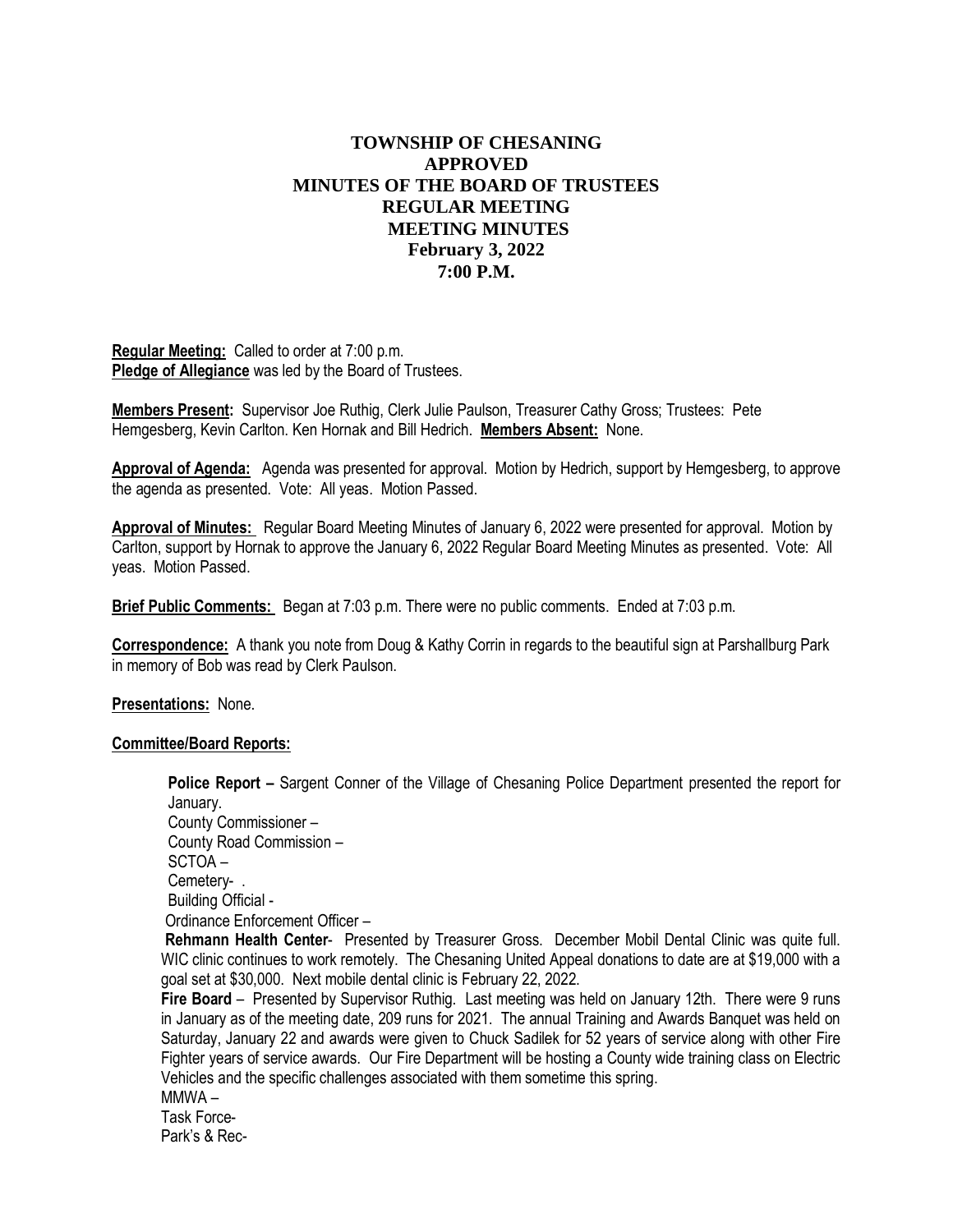# **Board Officials Reports:**

**Supervisor**: Taco Bell is hoping to be open by the end of this month. There was a GIS meeting on January 24<sup>th</sup>. Tax status is going to be added to parcels. If property is exempted it will show why. Poverty, Veteran, Church, Etc. We may also be able to do an overlay of our Cemetery. Also working on correcting parcel lines and improving tax paid status and amounts. Planning Commission meeting was held on February 2<sup>nd</sup>. 2022 dates for regular meetings were set as follows: May 4, 2022, August 3, 2022, November 2, 2022, February 1, 2023. Also started work on drafting a Marijuana Care Givers Ordinance. There will be a Special Meeting of the Planning Commission on February 23<sup>rd</sup> with the hopes of bringing something to the Township Board for review at our March meeting. SCRC is meeting in the morning at 9am. Hoping to get cost sheet for gravel, chip-n-seal, hot patch so we can use information for budget workshop. I will be out of town from February 19<sup>th</sup> through the 28<sup>th</sup>.

**Clerk**: The Saginaw County Area Clerk's Association held a meeting on January 20, 2022. Topics included 2021 redistricting updates, pending Lansing Legislation updates in regards to elections, election equipment maintenance billing and homeland security updates.

**Treasurer**: 2021 taxes can be paid through February 28, 2022, summer taxes paid in February will include 6% interest. We received additional ARPA funds in the amount of \$451.30 on January 28<sup>th</sup>, which was a share of the amount other municipalities forfeited. We also received our State Revenue Share in the amount of \$40,488.00 which is up by \$2,425.00 that we received a year ago. Beginning March 1, 2022 all taxes due must be paid to the county.

### **Unfinished Business:**

• None.

# **New Business:**

- Consider bids to replace siding on Township Hall: MOTION by Hedrich, support by Hemgesberg to . Roll Call Vote: Yeas: Hornak, Hemgesberg, Gross, Paulson, Carlton, Hedrich, Ruthig. 7 yeas, 0 nays. Vote: All yeas. Motion Passed.
- Reminder Budget Workshop dates: Wed., Feb 16, 2022 at 6:00 pm and Thurs, Feb 17, 2022 at 6:00 pm if needed: Informational purposes only. No action taken.
- Consider adoption of Resolution of Poverty Exemption: MOTION By Hornak, support by Carlton to approve the 2022-001 Poverty Exemption Resolution. Roll Call Vote: Yeas: Hemgesberg, Gross, Paulson, Carlton, Hedrich, Hornak, Ruthig. Nays: None. 7 yeas, 0 nays. Motion Passed.

**Public Comments:** Began at 7:59 pm. Public comments were received by 1 in attendance. Ended at 8:02 pm.

### **Township Board Comments:**

**Approval of Bills:** Motion by Hornak, support by Carlton, to pay the bills as presented totaling \$59,612.08. Roll Call Vote – Yeas: Gross, Paulson, Carlton, Hedrich, Hornak, Hemgesberg, Ruthig. Nays: None. 7 yeas, 0 nays. Motion Passed.

**Adjournment:** Motion by Hemgesberg, support by Hedrich, to adjourn the meeting at 8:04 p.m. Motion Passed.

Approved: